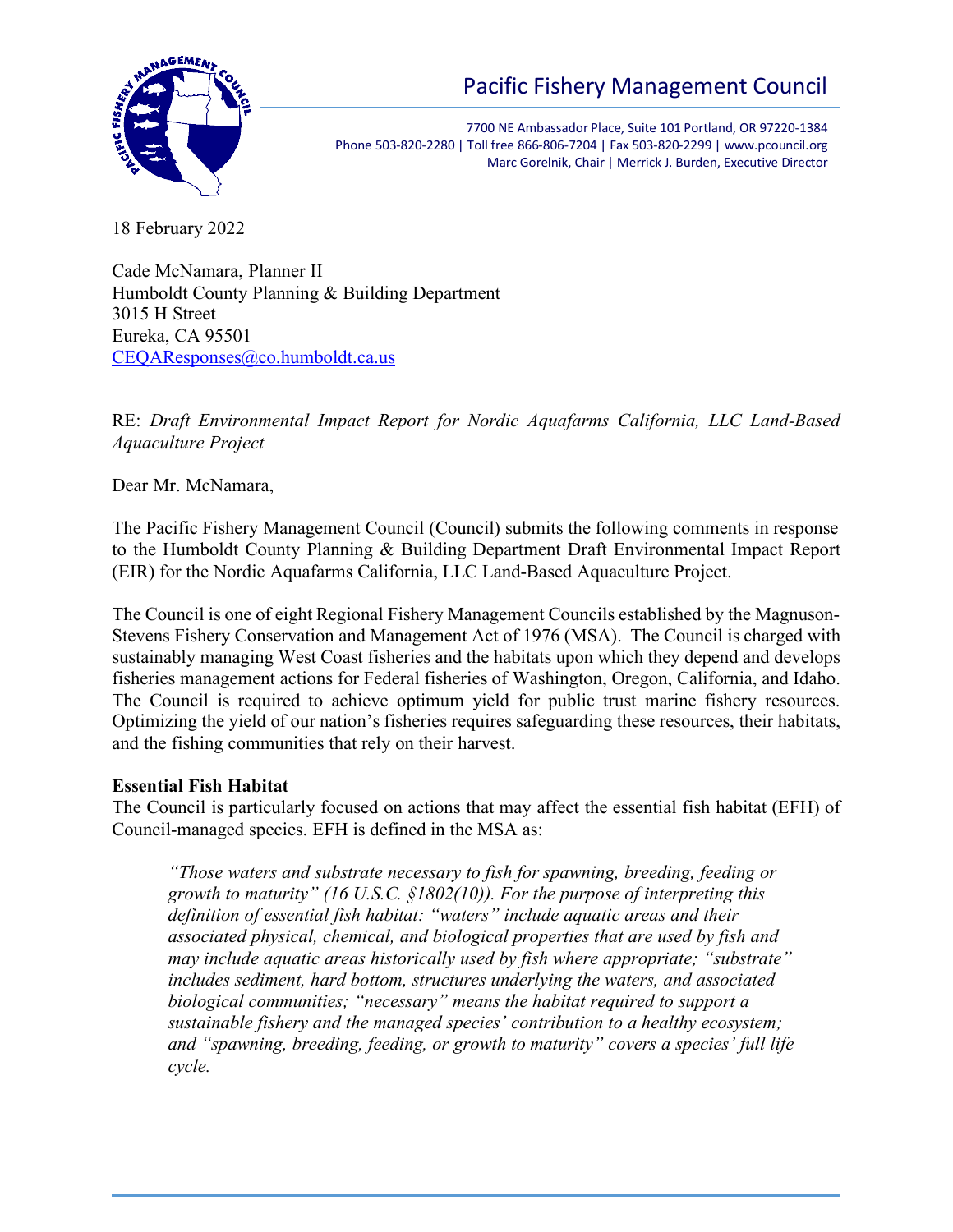The MSA authorizes the Council to designate habitat areas of particular concern (HAPC), a subset of EFH, and defines HAPC to be important for ecological function, sensitive to human-induced environmental degradation, stressed by development, or rare. HAPC for Pacific Coast Groundfish include estuaries, canopy kelp, seagrass, rocky reefs, and seamounts. HAPC for Pacific salmon include complex channels and floodplains, thermal refugia, spawning habitat, estuaries, and marine and estuarine submerged aquatic vegetation.

The MSA requires the identification, conservation, and enhancement of EFH for species managed under the Council's fishery management plans. The MSA authorizes the Council to comment on any Federal or state activity that may affect the habitat, including EFH of a fishery resource under its authority and requires the Council to comment and make recommendations on any action or activity that is likely to substantially affect the habitat of an anadromous fishery resource under its authority.

The proposed land-based aquaculture facility will be located on land adjacent to and within designated EFH for federally managed Pacific Coast groundfish species, coastal pelagic species, Chinook salmon, and Coho salmon. The Council is concerned that Nordic Aquafarms operations may adversely affect EFH and HAPCs for Pacific Coast groundfish and Pacific Salmon in the nearshore environment and in Humboldt Bay.

# **Potential Impacts of Nordic Aquaculture Operations**

Land-based aquaculture has the potential to have fewer impacts on fish habitat and cause less disruption to the fishing and research community than ocean-based aquaculture. However, each project requires careful assessment to evaluate project-specific habitat effects, which can be magnified with large-scale projects such as the Nordic Aquafarms project. The Council is concerned about the direct, indirect, and cumulative impacts of Nordic aquaculture operations on habitat, commercial and recreational fisheries, and fishery-dependent coastal communities. Potential impacts to habitats and species from aquaculture operations include, but are not limited to:

- Effects on habitat features
- Establishment or proliferation of aquatic invasive species
- Impacts to surrounding waters at the facility intake structures
- Introduction of pathogens and parasites
- Impacts to water quality from wastewater discharge
- Impacts to eelgrass
- Unintended introduction of a non-native salmonid
- Potential to induce or exacerbate harmful algal blooms at the effluent release site
- Effects of extraction of water from Mad River and Humboldt Bay

The EIR should disclose and analyze all potentially significant effects on Endangered Species Act (ESA)-listed and sensitive species and habitats in and around aquaculture operations, including critical habitat for California Coastal Chinook salmon, Central California Coast Coho and Southern Oregon/Northern California Coast Coho Salmon, Southern Distinct Population Segment of North American green sturgeon, Southern Resident Killer Whale, other commercially and recreationally important fishes and invertebrates, and if appropriate, identify feasible mitigation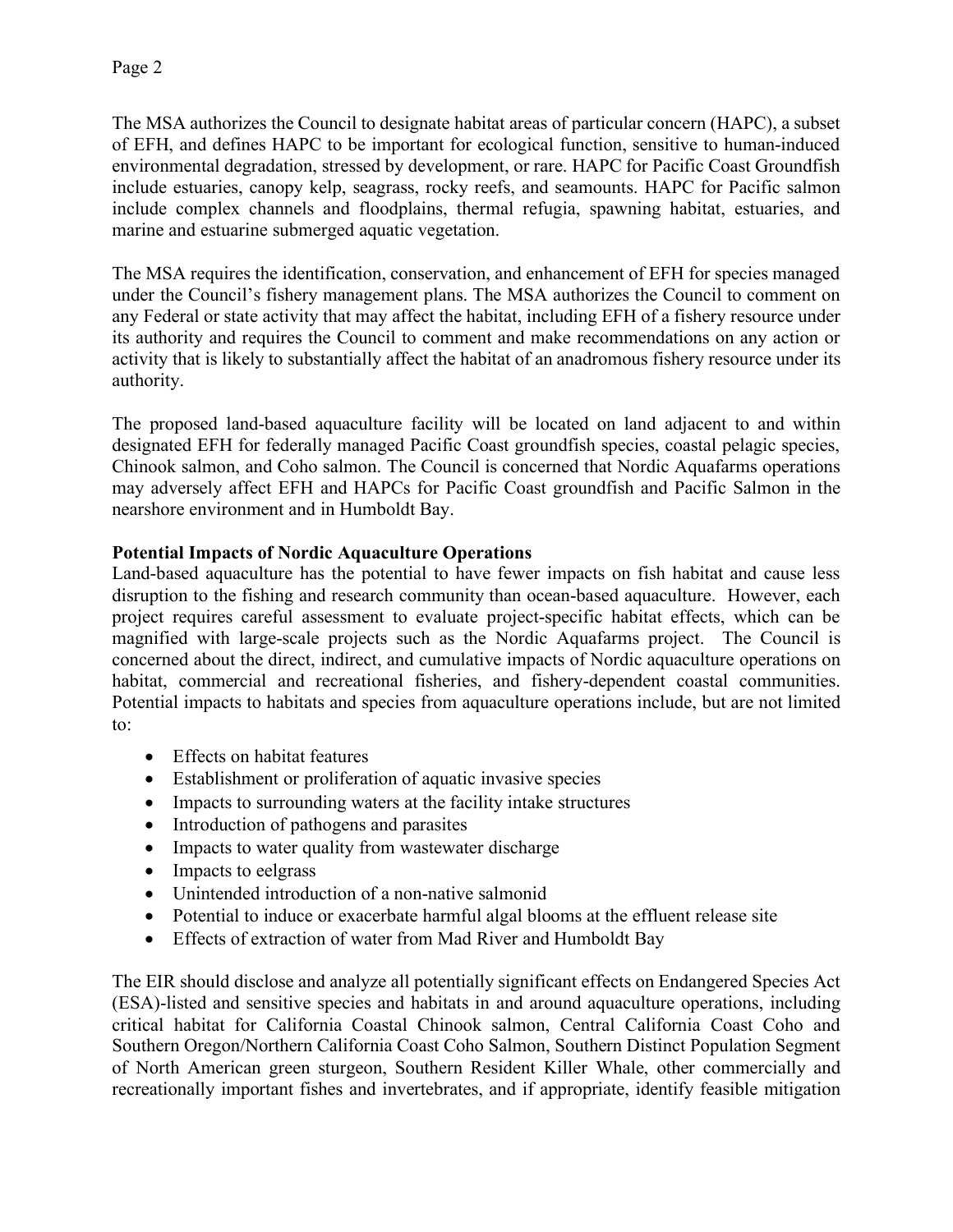measures to reduce those impacts. This analysis should address potential impacts to species and habitats adjacent to the aquaculture facility, related infrastructure, and outflow facilities.

The Final EIR should describe the methods proposed for cleaning and maintaining the facility intake structures to avoid changes in approach velocity and risk of impinging Pacific salmonids. A Screen Operations & Maintenance Plan (Plan) should be prepared and included in the Final  $EIR<sup>1</sup>$  $EIR<sup>1</sup>$  $EIR<sup>1</sup>$ . The Plan should provide details on the proposed self-cleaning technology and how biofouling and/or non-native invasive species growing on this structure will be monitored and prevented from further proliferation beyond the infrastructure of this facility. Additionally, alternate cleaning systems should be analyzed to determine whether different approaches may be more effective at minimizing biofouling, changes in approach velocity, and the risk of impingement.

The Final EIR should describe the impacts of the ocean outfall wastewater discharge and potential impacts to the surrounding water quality. Water quality and biological monitoring that will be used to determine potential impacts from the wastewater discharge should be described with sufficient detail to evaluate proposed monitoring measures. The Council recommends that pre-discharge (prior to commencement of aquaculture operations) monitoring of the receiving waters occur for at least three years to establish the baseline necessary for monitoring discharges through time and take place at least quarterly to capture seasonal variation. Nordic is proposing to conduct postdischarge receiving waters monitoring twice per year, which is not adequate. A minimum frequency of quarterly monitoring is needed to determine the behavior of the discharge plume and to better capture the upwelling and marine heatwave events where the excess nutrients discharged could interact with upwelled or warm water, and potentially contribute to harmful algal blooms. In addition, continuous monitoring of the discharge (i.e., the water going into the discharge pipe) is needed. A complete, long term monitoring plan for determining water quality impacts from the facility is needed and must be developed in conjunction with the North Coast Regional Water Quality Control Board (and potentially with U.S. Environmental Protection Agency involvement), the main agency responsible for enforcing the Clean Water Act and the Porter-Cologne Water Quality Control Act in this area.

The Council appreciates that Nordic Aquafarms California, LLC recognizes that monitoring of both the discharge and the receiving waters is necessary to determine and alleviate any potential impacts of the proposed project on the environment. The Council also recommends that the dilution modeling study be re-analyzed using data collected during baseline monitoring at the discharge location to assess for impacts to water quality. For example, it is not clear that the nearshore current flows in a predominantly north to south direction as presented in the model, as sediments deposited at the mouth of Humboldt Bay have been shown to have originated from the Eel River, which is south of Humboldt Bay. Additionally, the Final EIR should include a detailed mitigation plan that can be immediately implemented if impacts to water quality or biological communities are observed during post-discharge monitoring.

Additionally, the Final EIR should discuss the potential for pathogens and parasites that may be present in the source hatcheries providing eggs to the Nordic aquaculture facility. We understand

<span id="page-2-0"></span><sup>&</sup>lt;sup>1</sup> NMFS 1997 California Fish Screening Criteria for Anadromous Salmonids can be found here: [https://media.fisheries.noaa.gov/dam-migration/southwest\\_region\\_1997\\_fish\\_screen\\_design\\_criteria.pdf](https://media.fisheries.noaa.gov/dam-migration/southwest_region_1997_fish_screen_design_criteria.pdf)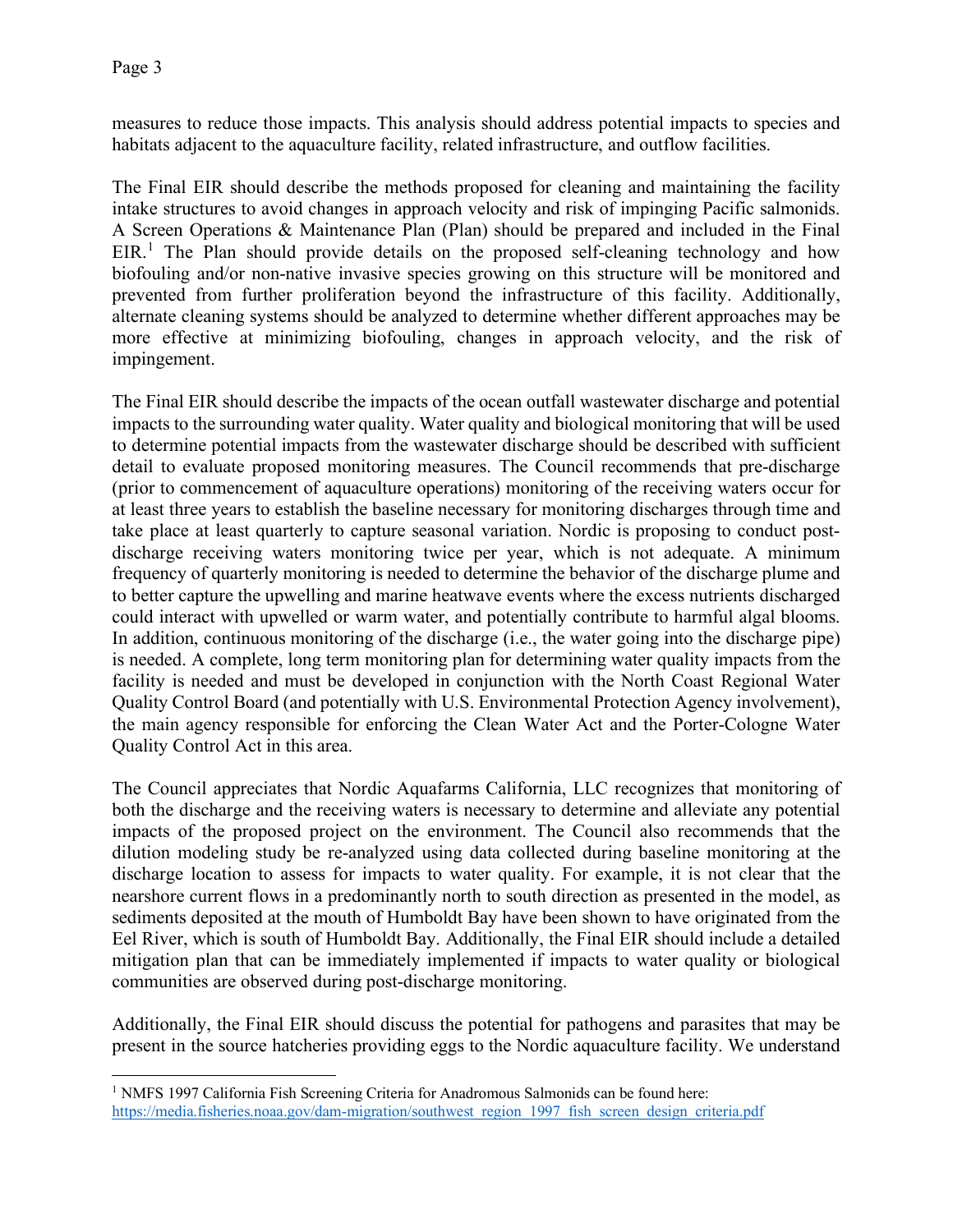that the UV disinfection system is expected to neutralize pathogens before discharge from the facility. However, the Council recommends the EIR include additional information on the effectiveness of UV disinfection on target pathogens and include an analysis of the risk to native species from pathogens/parasites associated with the species intended to be raised in the facility. The Final EIR should also describe the proposed location(s) of fish waste disposal and assess the environmental impacts from the potential transfer of pathogens, high nitrogen load, etc. to fish habitats elsewhere.

# **Effects of Extraction of Water from Mad River and Humboldt Bay**

The Final EIR should discuss the potential effects of extracting large volumes of water from Mad River (up to 2.5 million gallons per day) and Humboldt Bay (10 to 12 million gallons per day), potentially exacerbating current and future hydrological drought conditions and amplifying its effect on managed species, including ESA-listed species, and particularly under climate change scenarios.

## **Impacts to Eelgrass from Proposed Mitigation**

The EIR should describe the potential impacts to eelgrass habitat from the proposed mitigation measures described in the draft EIR. The removal of pilings to create additional eelgrass habitat may be an adverse impact to existing eelgrass habitat at the mitigation site. The EIR should describe in greater detail how impacts to existing eelgrass habitat will be avoided or minimized and how the creation of new eelgrass habitat will be achieved and monitored to meet the success criteria determined by approving agencies.<sup>[2](#page-3-0)</sup>

## **Non-native Salmonids**

The Council is concerned about the potential for unintended introduction of a non-native salmonid into coastal California watersheds and nearshore ocean. The Final EIR should include additional discussion on the potential impacts from accidental introduction of a non-native salmonids into Northern California watersheds and nearshore ocean and the impacts to salmonid habitat from potential introduction of new pathogens or parasites that these non-native salmonids may carry.

## **Cumulative Effects**

The EIR should evaluate the potential cumulative effects of Nordic Aquafarms operations with other ongoing and foreseeable activities in the project area. Such activities should include but are not limited to navigational channel maintenance dredging, future renewable energy projects, inbay mariculture operations, and subsea cable installation.

## **Future Engagement and Consultation with the Council**

The Council values timely and effective communication and consultation regarding Nordic Aquafarms aquaculture operations. We encourage Humboldt Planning and Building Department and Nordic Aquafarms to work with us as this project moves forward, recognizing that the Council and advisory body agendas are set well in advance of each Council meeting, and that the Council's meeting schedule does not always align with public comment periods of other processes. The

<span id="page-3-0"></span> $2$  The NMFS California Eelgrass Mitigation Policy (CEMP) can be found here: [https://www.fisheries.noaa.gov/resource/document/california-eelgrass-mitigation-policy-and-implementing](https://www.fisheries.noaa.gov/resource/document/california-eelgrass-mitigation-policy-and-implementing-guidelines)[guidelines.](https://www.fisheries.noaa.gov/resource/document/california-eelgrass-mitigation-policy-and-implementing-guidelines)